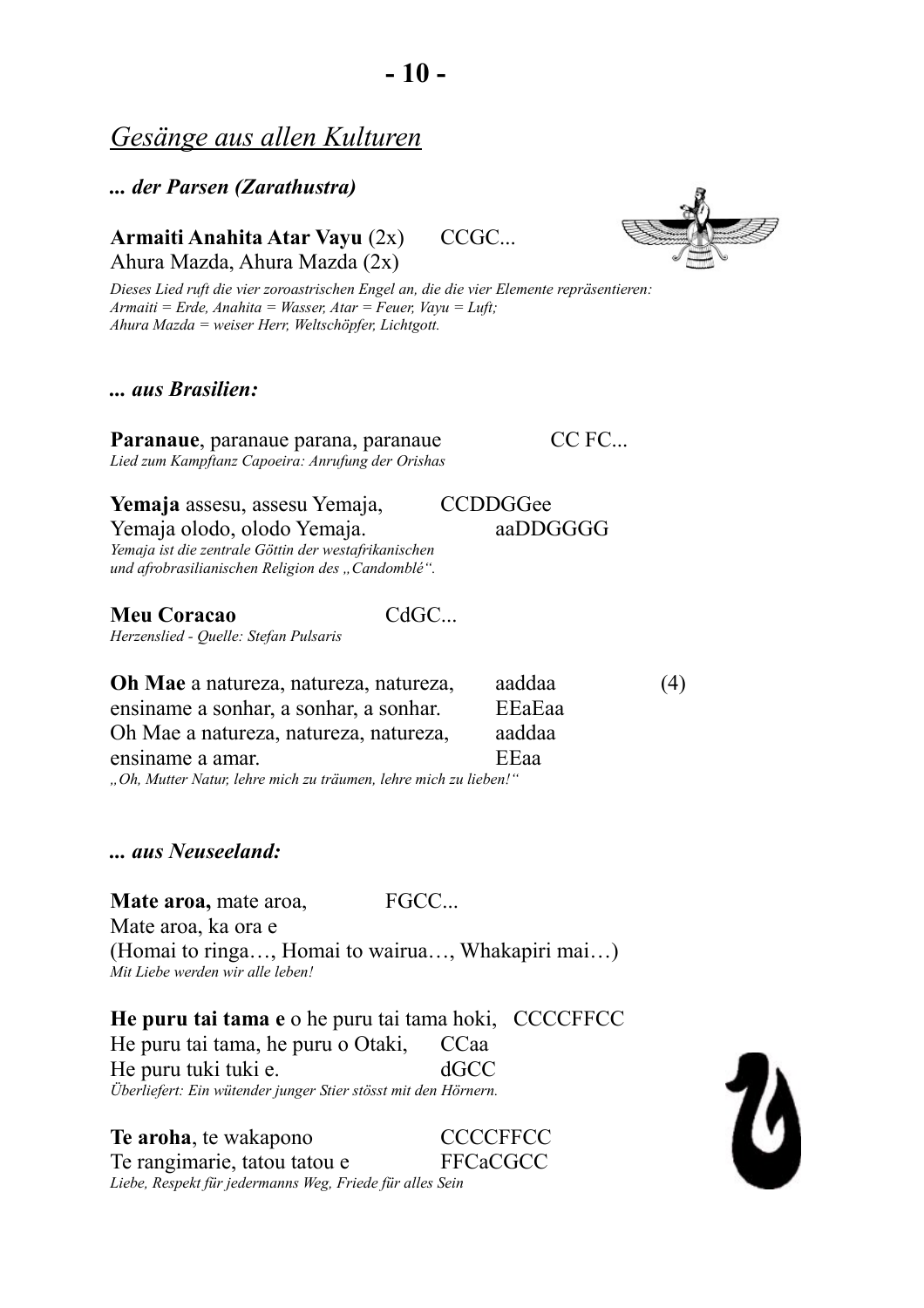*Gesänge aus allen Kulturen...*

**…***aus Papua-Neuguinea:*

**Diru diru** ninna ho a, sawape diru ninna ninna ho. CCCCCGCGCC Amaye yenusi rumabe sine ya, sawape diru ninna, ninna ho. CFCCCGCGCC *Dieses zarte Lied feiert die Schönheit des Sonnenaufgangs.*

## *…aus Hawaii:*

**E malama** ika heiau, E malama ika heiau, E malama pono ika heiau E! Earth and sky, sea and stone, hold this land in sacretness. CaFC... *Segenslied für die Erde: "Sorgt euch um das Heilige Land in der rechten Weise!"*

**Ho ike mai ke aloha puni ka aina**  $(2x)$  **CCFC CCGC**  $(2x)$ U alele amanu  $(4x)$  GGCC  $(4x)$ *"Möge sich Liebe ausbreiten über die Welt. Fliege wie ein Vogel!" - Quelle: Barbara Swetina & John Rees* 

| I'm sorry, please forgive me, I thank you and I love you $(2x)$ CadG $(2x)$ |             |
|-----------------------------------------------------------------------------|-------------|
| These are the special words God sent to us all                              | eadG        |
| These are the magic words God gave to us all                                | $e$ ad $G$  |
| Ho'oponopono (4x)                                                           | CadG $(2x)$ |
|                                                                             |             |

*Ho'oponopono: "Weg zur Vollkommenheit". Die Huna-Philosophie, auf welcher Ho'oponono gründet, sieht die Welt als inter-verbundene Ganzheit, ungeachtet des Gefühls der Getrenntheit. Sie geht davon aus, dass alles miteinander verbunden ist und dass das Äussere ein Spiegel für unser Inneres ist.*

**Hu hu me ke aloha,** hu hu me ke aloha e CCCC CCGG (2) Aloha, hu hu me ke aloha e CFCF CGCC *Segen und Friedenslied – Quelle: StimmVolk*

**O mamala hoe, O mamala hoe ola (2x) CCCCCCGC** Manalea, manalea, manalea haipule CCGGCCGC Kanaloa, kanaloa, kanaloa haipule *Schutzlied für Kinder, Frauen und Ältere*

**He kehau (**2x), DDDD ho maemae  $(2x)$ , DeDD  $ke$  aloha  $(2x)$ . CCGGDDDD *"Liebe heilt all unsere Verletzungen"*

Eo wahipana la.  $(4x)$  dCdd  $(4x)$ Eo, eo, eo, eo, FFCCddCC

eo, eo, eo, eo, wahipana la. FFCCddCCdd *Anrufung von heiligen Plätzen, Ahnen, wahren reinen Wesen und Licht T&M: Lei'ohu Ryder – Quelle: Hagara Feinbier*

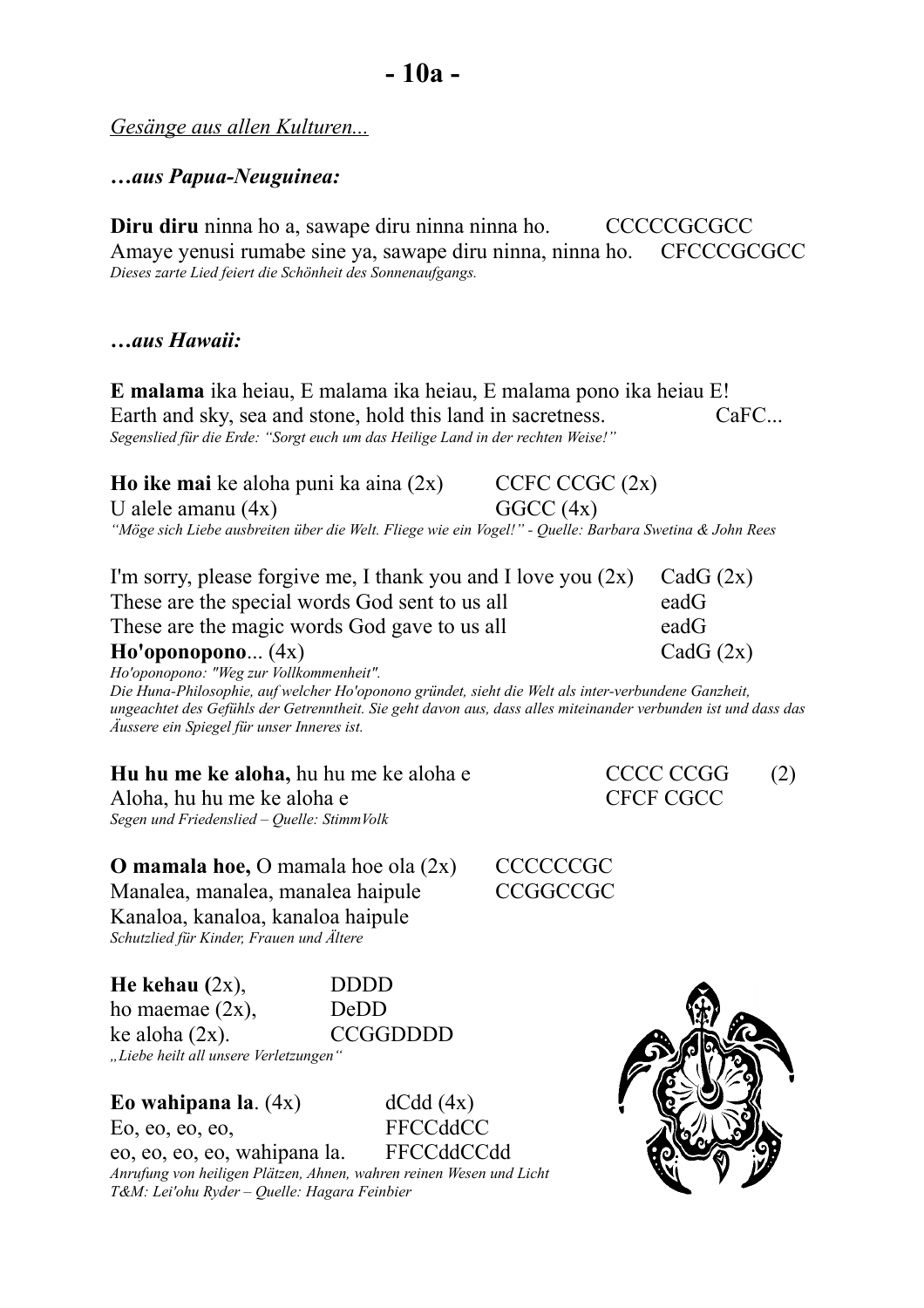**- 10b -**

*Gesänge aus allen Kulturen...*

### *...der Saamen:*

| Paivivi paivivi paivi                   | <b>CCCC</b> |
|-----------------------------------------|-------------|
| Paista paivi paista paivi paista        | <b>CCCC</b> |
| Paista paivi paista liegkasi            | dFCC        |
| Gesungenes Gebet an die Kraft der Sonne |             |

Heo heoho heoho, heoho heoho heo, Heo heoho heoho, heoho heoho heo.

| Heiolei leiloila heio leiolei leiloila     | <b>CCCC</b> |
|--------------------------------------------|-------------|
| Hei leiolei leiloila heio leiolei leiloila | GGCC        |

## *...aus Japan:*

Idai na ka.-mi-sa-ma Bordun: d wa-ta-kschi. - ta-(t)schi-ua Se-kai no hei-ua to dschi-ju Oi-no-li - schi. - ma.-s

#### *...aus Peru:*

En tus ojos de agua infinita se bañan las estrellitas mamá.  $(2x)$  aCGDGaa Agua de luz, **agua de estrellas**, Pachamama vienes del cielo. (2x) CeDGaa Limpia, limpia, limpia corazón, agua brillante, actual afactores and alle and all and all and all and all and a sana, sana, sana corazón, agua bendita, and a corazón anticorrected as corazón anticorrected as corazón antico calma, calma, calma corazón, agua del cielo, mamá. aaCGD aaaa *Rituelles Heilungslied aus Peru*

## *...aus Ecuador:*

| Desde lejos, desde lejos oigo                  | aaCC Geaa                    |  |
|------------------------------------------------|------------------------------|--|
| El canto enamorado de un pájaro $(2x)$         |                              |  |
| Ese pájaro es mi abuelo                        |                              |  |
| Es mi abuelo que canta, canta enamorado $(2x)$ |                              |  |
| Canta canta canta                              | Aguila, águila águilé        |  |
| Canta canta canta                              | Águila águilé, águila águilé |  |
| Canta canta canta                              | Aguila. águila águilé        |  |
| Canta canta canta                              | Águila águilé, águila águilé |  |
| Canto Medicinale: Heilungslied des Adlers      |                              |  |